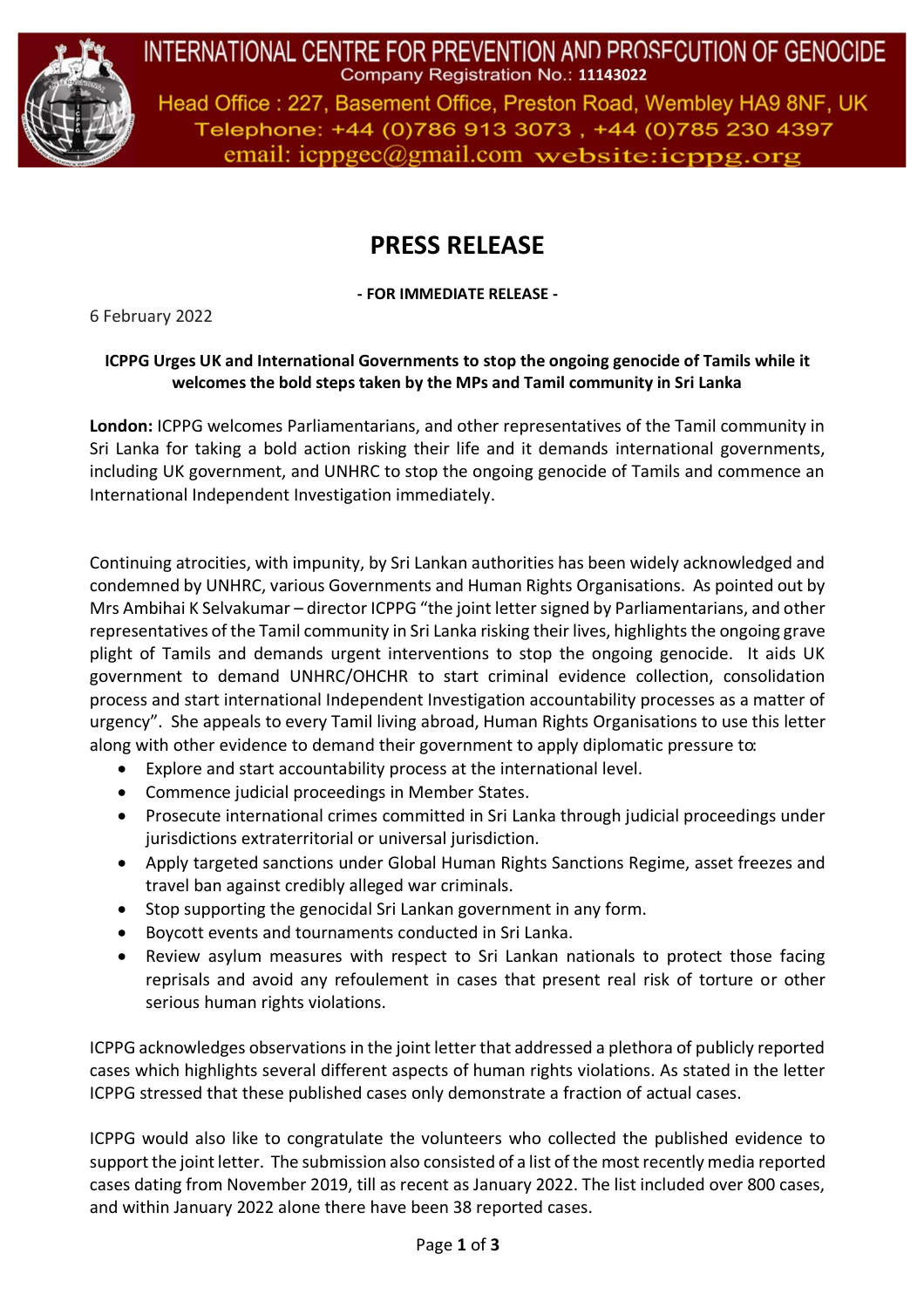

INTERNATIONAL CENTRE FOR PREVENTION AND PROSFCUTION OF GENOCIDE Company Registration No.: 11143022 Head Office: 227, Basement Office, Preston Road, Wembley HA9 8NF, UK Telephone: +44 (0)786 913 3073, +44 (0)785 230 4397

email:  $icpp\text{g}ec(\theta)$ gmail.com website: $icpp\text{g}.\text{org}$ 

As Sri Lanka celebrates its 74th Independence Day, the indigenous Tamils in the island will be marking another year of genocide, violent oppression, denial of basic rights and denial of justice at the hands of the Sri Lankan state.

ICPPG condemns the Sri Lankan government, CID, TID, and other forces that indulge themselves in ongoing Human Right abuses and pleads with the International Community to take every step to stop the ongoing genocide and investigate the international crimes committed in Sri Lanka.

ICPPG urges international governments, including UK government, and UNHRC to stop the ongoing genocide of Tamils and commence an International Independent Investigation immediately.

Nearly 13 years since the end of the war the genocide of Tamils continues with impunity. It's time to stop. As Martin Luther King, Jr stated "The ultimate tragedy is not the oppression and cruelty by the bad people but the silence over that by the good people".

**Ends**

**For Further Information:** Mrs Ambihai K Selvakumar BSc, MSc, FCCA, MBA. Director, Country Co-ordinator, and an Executive Member of the ICPPG Tel: +44 7852 304 397 Email: [icppguk@gmail.com](about:blank)

Mrs. Christy Nilani Kandeeban Bsc, MSc, MSc Media Coordinator, ICPPG Tel: +44 7579 781 744 Email: [icppgmedia@gmail.com](about:blank)